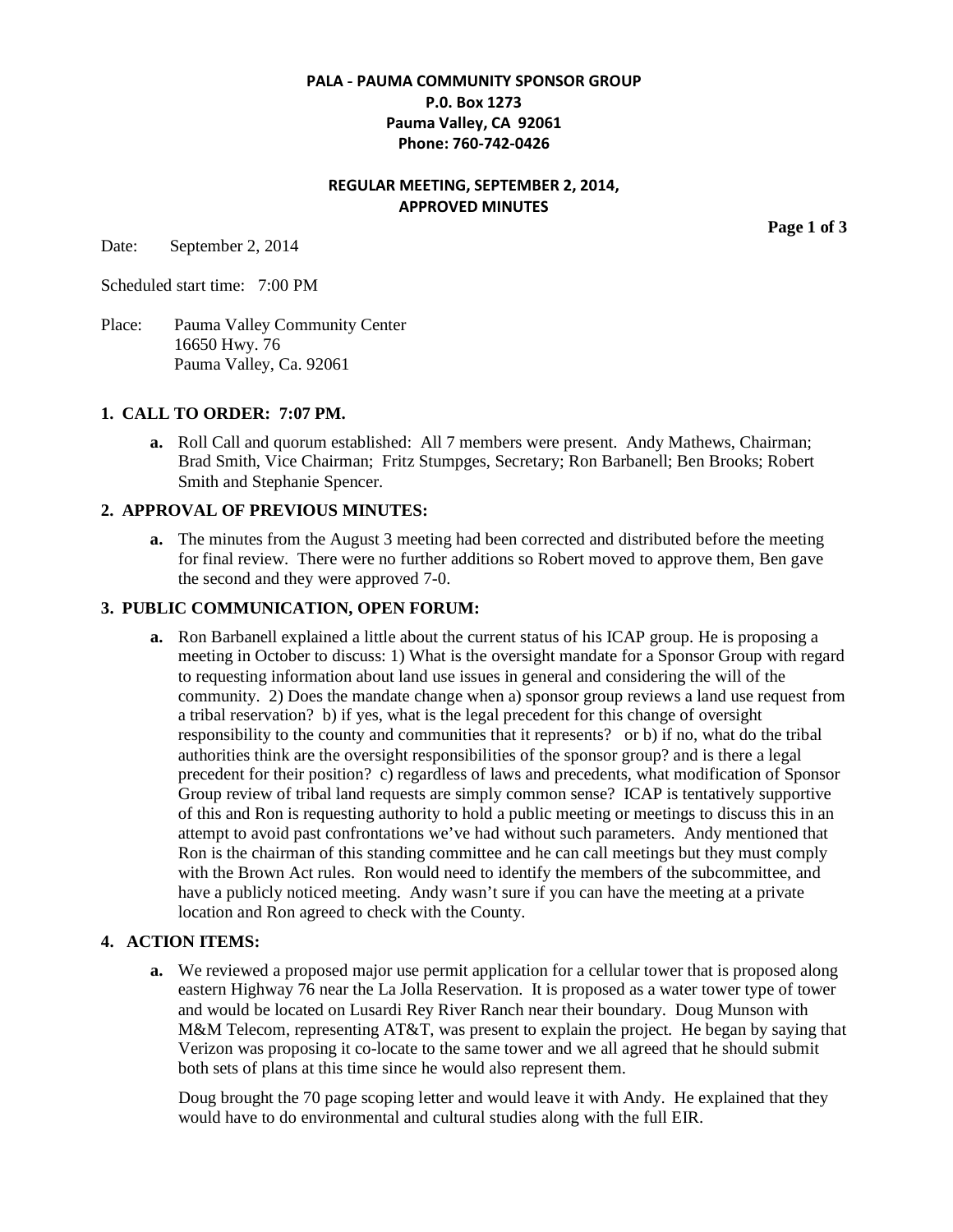We reviewed photo survey shots of the site from Hwy 76 and a simulation shot of what the tower might look like. The tower will be visible from a distance both east and west bound but it doesn't appear that the service buildings are high enough to be seen. Andy asked what the purpose of this site was and who was to be served. Doug said that the FCC mandates minimum coverage standards and has said that 100% of the area and band width purchased needs to be covered, not just high density urban areas. This site will connect the Pauma Valley/Rincon area to the future Lake Hinshaw coverage site. Ron asked what response they got from the La Jolla Indian Reservation and he replied that they weren't interested in it. He said that two people contacted the county about the project. A Mr. Drewliner(?) was not opposed to the tower as long as his view of it was softened by one of the current camouflage techniques. The other being Jerry Fisher who was present and spoke as to his concerns. One was that the applicant checked a box that claimed that it was not within a mile of a highway when it is actually closer to 900 feet away and this brings into question the accuracy of other claims. His primary concern is safety and the need for 100% coverage. He had heard that the project was going to cover only 80% and that is not good enough. He wants us and M&M to consider an older proposed option which added a site on his side of the highway to provide the 100%. Doug was asked to comment. He stated that no site ever gets a total 100% coverage. He also stated that there is no one site that gives better coverage. Mr. Fisher's site does not reach many of the important places on Hwy 76. He said that he could not predict the final % coverage but that they were meeting their mandate. He also restated that for 10 years they tried to get a positive response from La Jolla Reservation but they never responded. Fritz added that he had spoken to Chairwoman Lavonne Peck earlier and she concurred that the tribe had voted against a tower. Fritz added that now that they know they will get 100% of the radiation and not the \$3,500 or so a month they might want to change their minds but it is too late now. Stephanie asked Doug to consider Mesa Grande over the Vista Irrigation site for the Lake Hinshaw coverage and he said that he would. Fritz brought up the two boxes that need to be checked for closeness to the highway and closeness to a major campground/park. He also questioned the overly large image of the tower on the simulation photo. Jerry claimed that Cleveland National Forrest is developing a general plan for all towers to which Brad said that the County knows that it will have to work within the Federal rules.

Andy then cut the discussion and asked for a motion to respond to county request for input. Ron made a motion to tentatively approve the project with a mandate to review the coverage and consider any better sites that might be available. Stephanie gave the second and after another lengthy discussion reviewing many of the issues, we voted 7-0 to approve the motion.

- **b.** We next were to consider the proposed SDG&E solar facility and their proposed landscaping. They had called earlier and informed Andy that they were not ready to make their presentation and therefore there will be no discussion of it.
- **c.** Next we discussed the county's request for us to update our priority list for park land development under the Park Land Dedication Ordinance (PLDO) program. Andy reminded us that last year we determined our number 1 priority to be the building / improvement of the ball field here on the Pauma Valley Community Center. Andy asked if there were any projects that we would like to propose. Fritz spoke for the community association and requested that they be kept as our #1 priority and that they would finalize a proposal for improving the current ball field through use of a joint powers agreement with the county. Being no new proposals, Andy moved that we renew our old list and have the improvement of the ball field here at the center remain the number 1 priority. Robert gave the second and the vote to approve was 7-0.

### **5. ADMINISTRATION:**

- **a.** There were no communications or necessary approvals.
- **b.** There were no operating expenses.